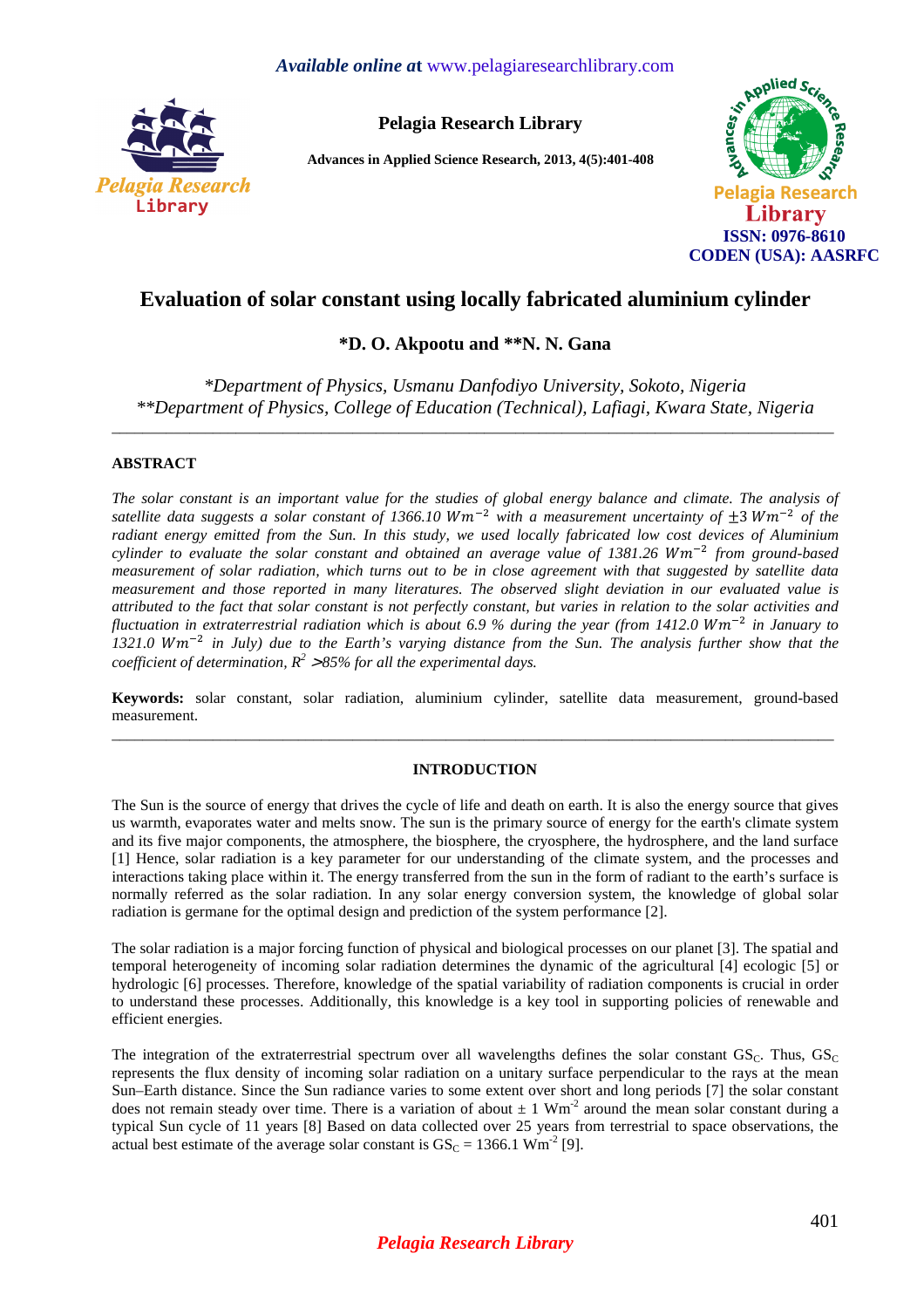The solar constant includes all types of solar radiation, not just the visible light. It is measured by satellite to be roughly 1.361 kilowatts per square meter  $(kW/m<sup>2</sup>)$  at solar minimum and approximately 0.1% greater (roughly roughly 1.361 kilowatts per square meter (kW/m<sup>2</sup>) at solar minimum and approximately 0.1% greater (roughly 1.362 kW/m<sup>2</sup>) at solar maximum [10]. The actual direct solar irradiance at the top of the atmosphere fluctuates b about 6.9% during a year (from  $1.412 \text{ kW/m}^2$  in early January to  $1.321 \text{ kW/m}^2$  in early July) due to the Earth's varying distance from the Sun, and typically by much less than 0.1% from day to day.

*\_\_\_\_\_\_\_\_\_\_\_\_\_\_\_\_\_\_\_\_\_\_\_\_\_\_\_\_\_\_\_\_\_\_\_\_\_\_\_\_\_\_\_\_\_\_\_\_\_\_\_\_\_\_\_\_\_\_\_\_\_\_\_\_\_\_\_\_\_\_\_\_\_\_\_\_\_*

In 1838, Claude Pouillet made the first estimate of the solar constant. Using a very simple pyrheliometer he developed, he obtained a value of 1228 W/m<sup>2</sup> [11] very close to the current estimate. In 1875, Jules Violle resumed the work of Pouillet and offered a somewhat larger estimate of 1.7 kW/m<sup>2</sup> based, in part, on a celebrated measurement that he made from Mont Blanc in France. In 1884, Samuel Pierpont Langley attempted to estimate the solar constant from Mount Whitney in California. By taking readings at different times of day, he tried to correct for effects due to atmospheric absorption. However, the final value he proposed, 2.903 kW/m<sup>2</sup>, was much too large. Between 1902 and 1957, measurements by Charles Greeley Abbot and others at various high-altitude sites found values between 1.322 and 1.465 kW/m<sup>2</sup>. Abbott showed that one of Langley's corrections was erroneously applied. His results varied between  $1.89$  and  $2.22$  calories ( $1.318$  to  $1.548$  kW/m<sup>2</sup>), a variation that appeared to be due to the Sun and not the Earth's atmosphere. [12]. lanc in France. In 1884, Samuel Pierpont Langley attempted to estimate the alifornia. By taking readings at different times of day, he tried to correct for However, the final value he proposed,  $2.903 \text{ kW/m}^2$ , was much t

The aim of this paper is to measure, evaluate and estimate the amount of solar energy per unit time of collected area The aim of this paper is to measure, evaluate and estimate the amount of solar energy per unit time of collected area<br>at the mean distance of the earth's atmosphere (Solar constant) from a measurement of the Sun's radiatio based level using locally fabricated device of aluminium cylinder.

### **MATERIALS AND METHODS**

The materials and equipment used in this study for the determination of solar constant consist of the following;

- i. A glass plate to collect the sun's radiation into the cylinder
- ii. A thermometer (Liquid in Glass thermometer).
- iii. A retort stand clamp collar 5cm diameter, 0.5-1cm thick alluminium cylinder to collect the sun's energy with a hole drilled along one of its diameters.
- iv. A polystyrene foam to prevent heat loss from the base to the outside environment.
- v. A 5cm diameter PVC sleeve to prevent heat loss from the cylinder (the kind used in construction for down pipes).
- vi. A short PVC piping, (the kind used by electricians).

The aluminium cylinder was weighed and painted dull black. The aluminium cylinder was then set inside the PVC sleeve and cylinder (the diameter of the hole should be the same as that of thermometer and making sure there is no airspace between the cylinder and the Sleeve). 1cm thick alluminium cylinder to collect the sun's energy with a hole<br>the base to the outside environment.<br>ss from the cylinder (the kind used in construction for down pipes).<br>ians).<br>teed dull black. The aluminium cylinder

The bottom of the device was then filled with polystyrene foam block to prevent heat loss outside environment. The completed device was then placed on a retort stand clamp collar whereas the thermometer hole is-at 90°



**Figure 1: 1: Mounting the Device on a Retort stand clamp collar**

The experiment was carried out on the testing field of Sokoto Energy Research Center (S.E.R.C), Usmanu Danfodiyo University, Sokoto. The experiment was performed for five consecutive days from January 20, 2013 to January 24, 2013. The procedure in evaluating the extra terrestrial solar radiation or the solar constant using aluminium cylinder is as follows;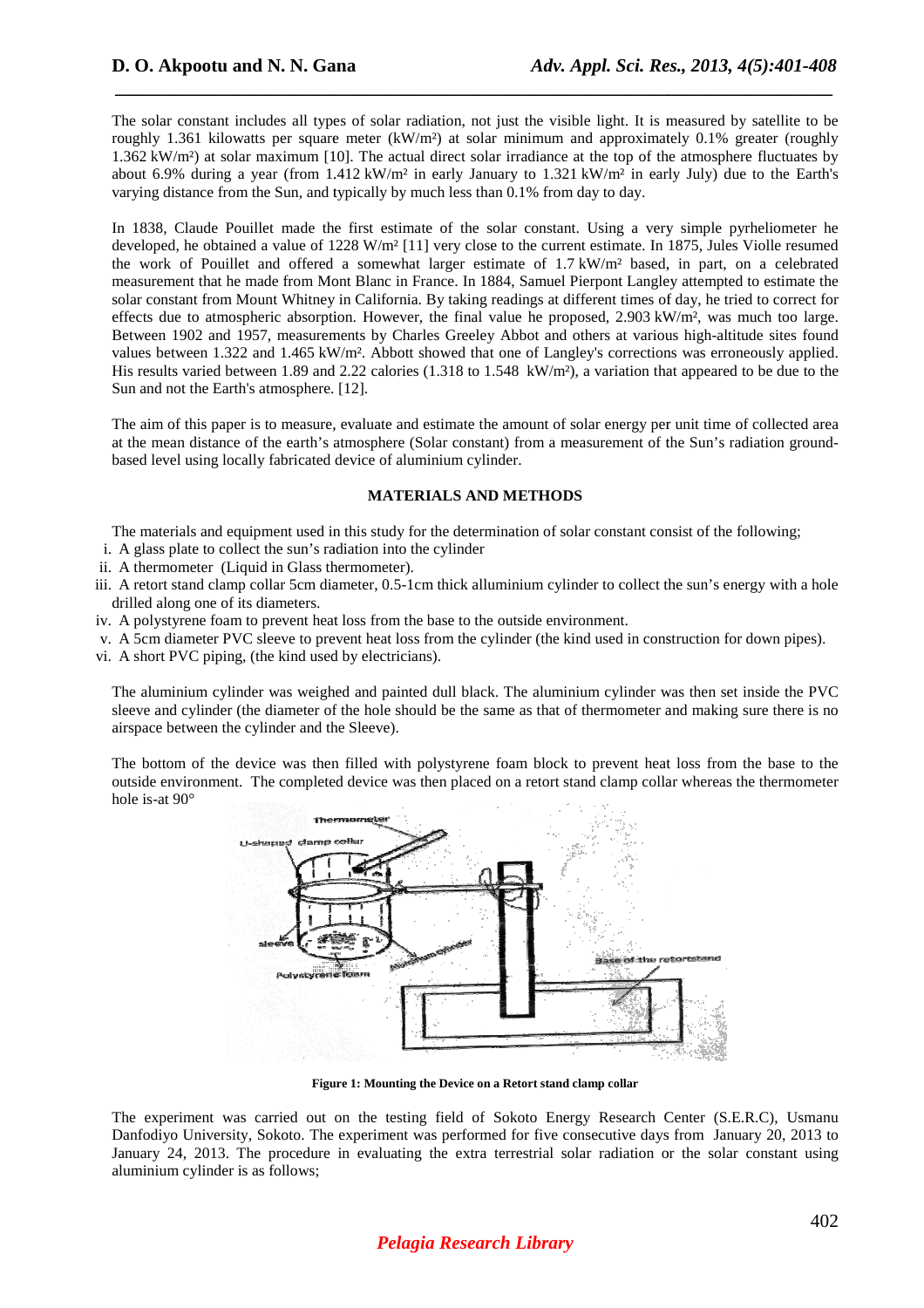The device was first placed in a refrigerator for about 4 minutes to get a fairly constant (uniform) cooling device. The device was then mounted on a retort stand clamp collar. The device was adjusted so that the angle of incidence of light should be normal to the flat base of the cylinder. While the cylinder is being adjusted, it was ensured that the cylinder does not receive any light from the sun. For this purpose, it was marked with a polystyrene lid. This is allowed to reach equilibrium and the initial temperature  $(T_2)$  of the device is measured. The polystyrene mask was then removed and the cylinder exposed to sunlight for 5 minutes. Current measurement of the cylinder temperature as a function of time was then taken.

 *\_\_\_\_\_\_\_\_\_\_\_\_\_\_\_\_\_\_\_\_\_\_\_\_\_\_\_\_\_\_\_\_\_\_\_\_\_\_\_\_\_\_\_\_\_\_\_\_\_\_\_\_\_\_\_\_\_\_\_\_\_\_\_\_\_\_\_\_\_\_\_\_\_\_\_\_\_*

Mathematically, the solar constant,  $GS<sub>C</sub>$  can be defined as:

$$
GS_c = \frac{Q}{A \times t} \tag{1}
$$

where  $\hat{O}$  is the radiant energy received from the Sun in Joules (J).  $\hat{A}$ , is the Area of Aluminium cylinder exposed to Sunlight in square metre (m<sup>2</sup>) t, is the total time in carryout the experiment in seconds (s) and  $GS_c$  is the Solar constant in watts per square metre  $(Wm^{-2})$ .

For the case of Aluminium cylinder the radiant energy received from the Sun,  $Q$  can be express as [13]

$$
Q = mc\Delta\theta \tag{2}
$$

m is the mass of the Aluminium cylinder in Kg, c, is the specific heat capacity in JKg<sup>-1</sup>K<sup>-1</sup> and  $\Delta\theta$  is the temperature change. Also,  $A$  can be express as

$$
A = \pi r^2 \tag{3}
$$

where r is the radius of the Aluminium cylinder in metres (m). we used  $\pi r^2$  because it is the circular part of the cylinder that was exposed to solar radiation.

### **RESULTS AND DISCUSSION**

The following measurements were carried out during the experiment in order to compute for the solar constant,  $GS_c$ Diameter of cylinder,  $d = 5cm = 0.05m$ 

Radius of cylinder,  $r = \frac{d}{2}$  $\frac{a}{2} = 0.025m$ 

Mass of cylinder,  $m = 0.0195Kg$ 

Specific heat capacity of Aluminium =  $900 \text{ Jkg}^{-1}\text{K}^{-1}$ 

The results obtained for the five consecutive days at different times of the day, period of exposure and their corresponding temperatures are given in the tables below.

| Time of the Day   | Period of Exposure (min/sec) | Temperature $(^{\circ}C)$ |
|-------------------|------------------------------|---------------------------|
| $2:00 \text{ pm}$ | 5(300)                       | 46                        |
| $2:05$ pm         | 10(600)                      | 48                        |
| $2:10 \text{ pm}$ | 15(900)                      | 49                        |
| $2:15$ pm         | 20(1200)                     | 49                        |
| $2:20 \text{ pm}$ | 25(1500)                     | 50                        |
| $2:25$ pm         | 30(1800)                     |                           |

**Table 1: Cylinder temperature as a function of time on January 20, 2013** 

T air, air temperature =  $30^0C$ Initial temperature of cylinder =  $30^{\circ}$ C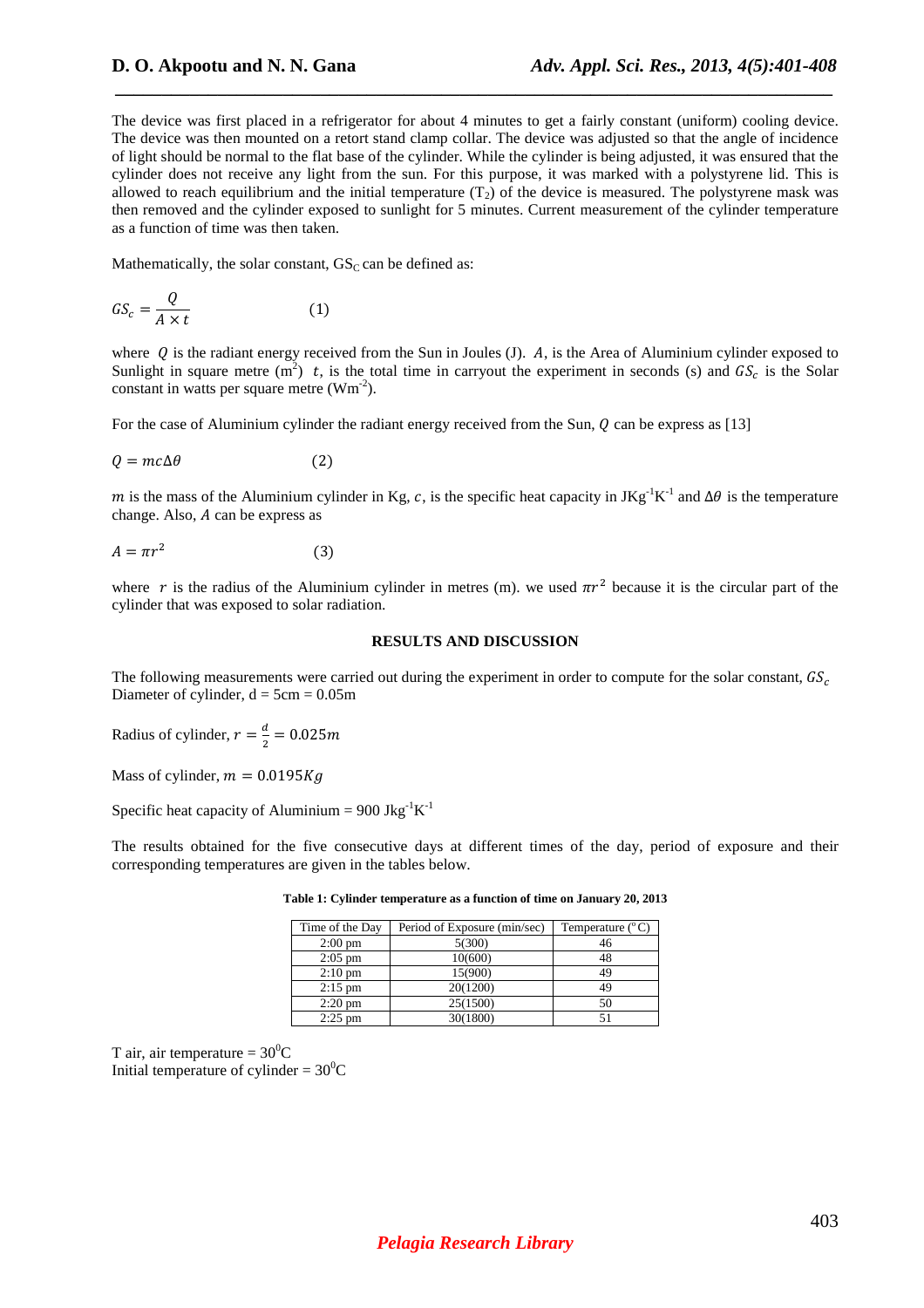**Table 2: Cylinder temperature as a function of time on January 21, 2013** 

 *\_\_\_\_\_\_\_\_\_\_\_\_\_\_\_\_\_\_\_\_\_\_\_\_\_\_\_\_\_\_\_\_\_\_\_\_\_\_\_\_\_\_\_\_\_\_\_\_\_\_\_\_\_\_\_\_\_\_\_\_\_\_\_\_\_\_\_\_\_\_\_\_\_\_\_\_\_*

| Time of the Day   | Period of Exposure (min/sec) | Temperature $(^{\circ}C)$ |
|-------------------|------------------------------|---------------------------|
| $2:00 \text{ pm}$ | 5(300)                       |                           |
| $2:05$ pm         | 10(600)                      | 46                        |
| $2:10 \text{ pm}$ | 15(900)                      | 48                        |
| $2:15$ pm         | 20(1200)                     |                           |
| $2:20 \text{ pm}$ | 25(1500)                     | 50                        |
| $2:25$ pm         | 30(1800)                     |                           |

T air, air temperature =  $30^0C$ Initial temperature of cylinder =  $30^0C$ 

| Table 3: Cylinder temperature as a function of time on January 22, 2013 |  |  |
|-------------------------------------------------------------------------|--|--|
|                                                                         |  |  |

| Time of the Day   | Period of Exposure (min/sec) | Temperature $(^{\circ}C)$ |
|-------------------|------------------------------|---------------------------|
| $2:00 \text{ pm}$ | 5(300)                       | 47                        |
| $2:05$ pm         | 10(600)                      | 47                        |
| $2:10 \text{ pm}$ | 15(900)                      | 48                        |
| $2:15$ pm         | 20(1200)                     | 48                        |
| $2:20 \text{ pm}$ | 25(1500)                     | 50                        |
| $2:25$ pm         | 30(1800)                     | 52                        |

T air, air temperature =  $30^0C$ Initial temperature of cylinder =  $30^0C$ 

**Table 4: Cylinder temperature as a function of time on January 23, 2013** 

| Time of the Day   | Period of Exposure (min/sec) | Temperature $(^{\circ}C)$ |
|-------------------|------------------------------|---------------------------|
| $2:00 \text{ pm}$ | 5(300)                       |                           |
| $2:05$ pm         | 10(600)                      |                           |
| $2:10 \text{ pm}$ | 15(900)                      | 50                        |
| $2:15$ pm         | 20(1200)                     | 52                        |
| $2:20 \text{ pm}$ | 25(1500)                     | 53                        |
| $2:25$ pm         | 30(1800)                     |                           |

T air, air temperature =  $30^0C$ Initial temperature of cylinder =  $32^0C$ 

**Table 5: cylinder temperature as a function of time on January 24, 2013** 

| Time of the Day   | Period of Exposure (min/sec) | Temperature $(^{\circ}C)$ |
|-------------------|------------------------------|---------------------------|
| $2:00 \text{ pm}$ | 5(300)                       | 48                        |
| $2:05$ pm         | 10(600)                      | 48                        |
| $2:10 \text{ pm}$ | 15(900)                      | 49                        |
| $2:15$ pm         | 20(1200)                     | 50                        |
| $2:20$ pm         | 25(1500)                     |                           |
| $2:25$ pm         | 30(1800)                     | 52                        |

T air, air temperature =  $30^{\circ}$ C Initial temperature of cylinder =  $30^0C$ 

Figures (2-6) shows the graphs of temperature against time for the five consecutive days from the results of the data shown in Tables (1-5).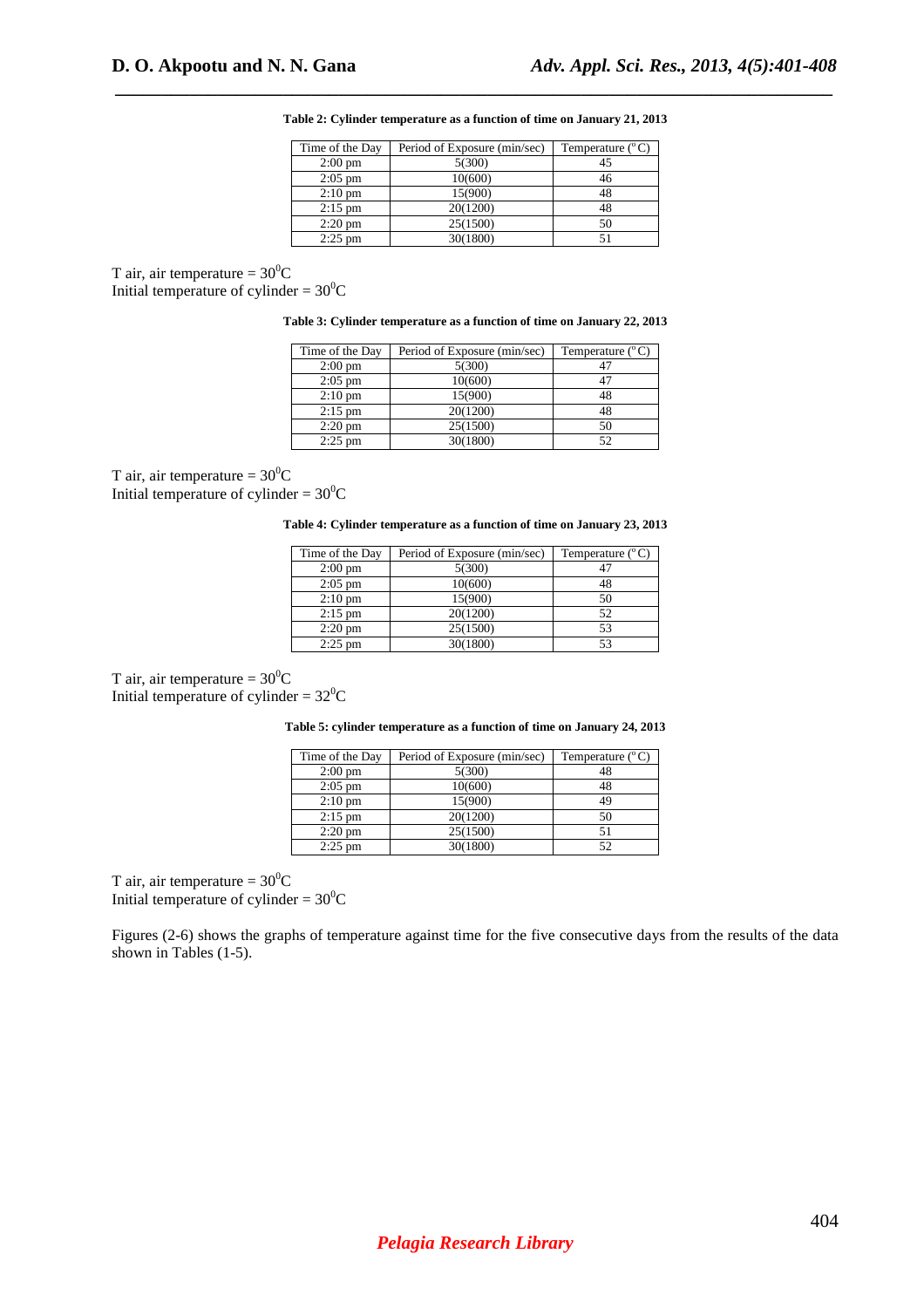

**Figure 2: graph of temperature against time on January 20, 2013** 



**Figure 3: graph of temperature against time on January 21, 2013**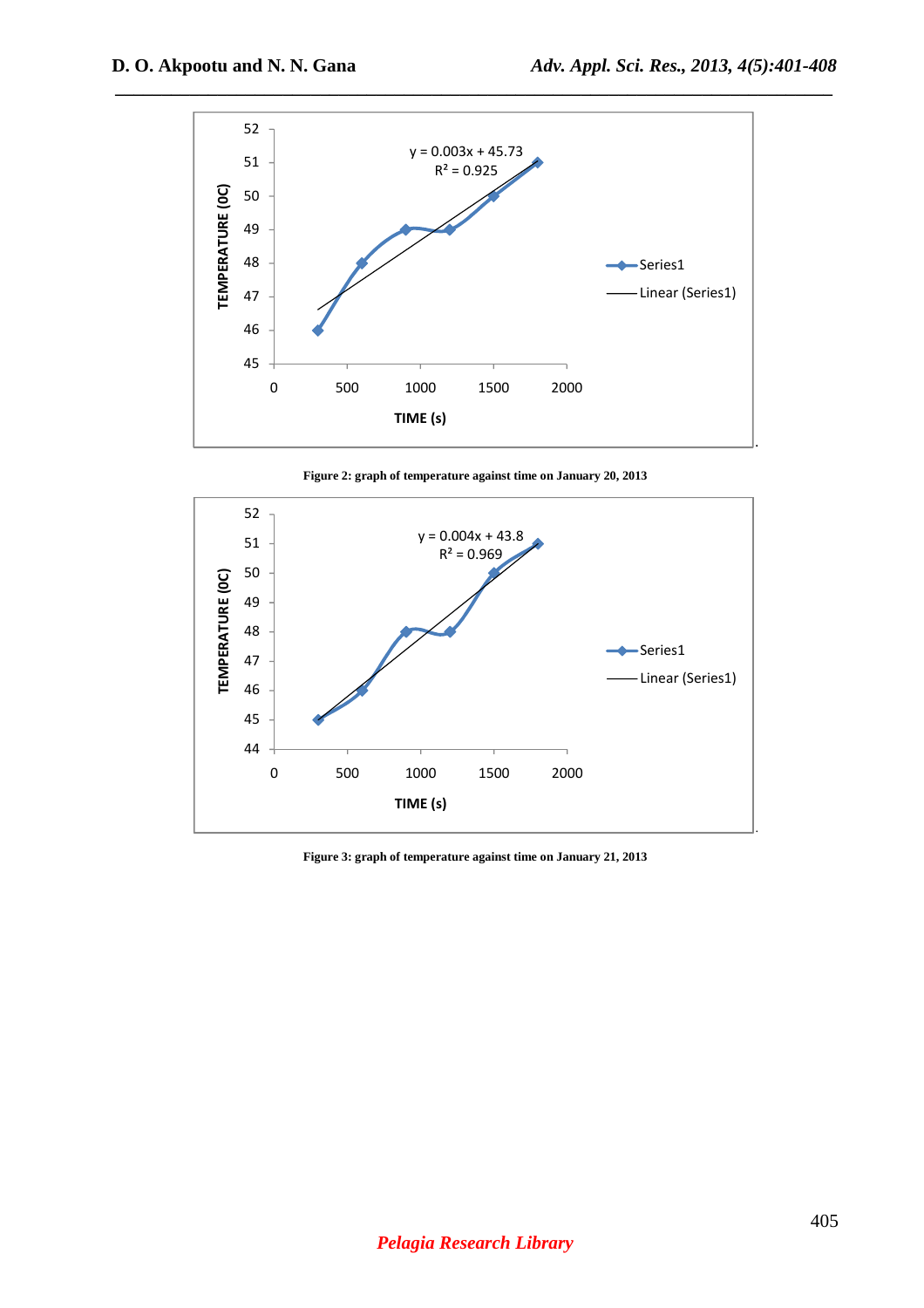

**Figure 4: graph of temperature against time on January 22, 2013** 



**Figure 5: graph of temperature against time on January 23, 2013**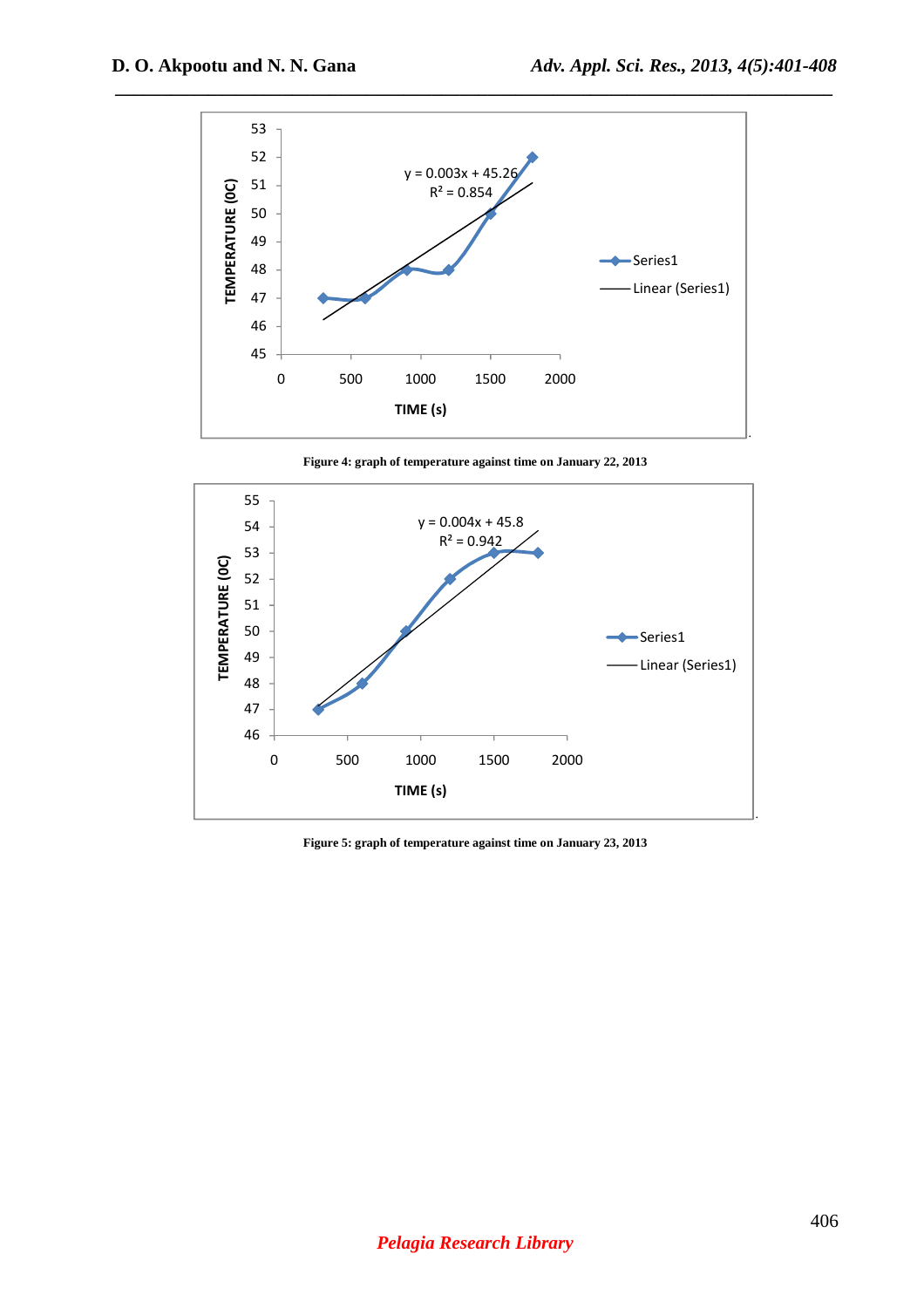

**Figure 6: graph of temperature against time on January 24, 2013** 

**Table 6: Summary of the computed solar constant at different time of the days** 

| Date       | m(kg)  | $c(JKg^{-1}K^{-1})$ | T(K) | π     |          | $A(m^2)$ | QŒ      | t(s) | A×t     | GSc      |
|------------|--------|---------------------|------|-------|----------|----------|---------|------|---------|----------|
| 20/01/2013 | 0.0195 | 900                 | 278  | 3.142 | 0.000625 | 0.001964 | 4878.9  | 1800 | 3.53475 | 380.267  |
| 21/01/2013 | 0.0195 | 900                 | 279  | 3.142 | 0.000625 | 0.001964 | 4896.45 | 1800 | 3.53475 | 1385.232 |
| 22/01/2013 | 0.0195 | 900                 | 278  | 3.142 | 0.000625 | 0.001964 | 4878.9  | 1800 | 3.53475 | 380.267  |
| 23/01/2013 | 0.0195 | 900                 | 279  | 3.142 | 0.000625 | 0.001964 | 4896.45 | 1800 | 3.53475 | 1385.232 |
| 24/01/2013 | 0.0195 | 900                 | 277  | 3.142 | 0.000625 | 001964.  | 4861.35 | 1800 | 3.53475 | 375.302  |

The solar constant,  $GS_c$  is obtained as the average computed solar constant from table 6 as

$$
GS_c = \frac{1380.267 + 1385.232 + 1380.267 + 1385.232 + 1375.302}{5} = 1381.260 W m^{-2}
$$

Tables (1-5) shows the results of temperature and period of exposure of the Aluminium cylinder at different time of the day, it was observed that the temperature readings varies slightly, this can be trace to the variability of solar radiation due to absorption and scattering of solar radiation by atmospheric gases, aerosols, clouds and Earth's surface entering the Earth's atmosphere.

Figures (2-6) shows the graphs of variation of temperature at different time of the day. The coefficient of determination,  $R^2$  was observed to be highest with 96.9 % in Figure 3 and lowest with 85.4 % in Figure 4. The variation apart from the above reason may be attributed to high and low relative sunshine duration and clearness index which is a function of solar radiation.

Table 6 gives the summary of the computed solar constant at different time of the days from which the average solar constant,  $GS_c$  was obtained to be 1381.260 $Wm^{-2}$  this value is in close agreement with that of satellite data measurement of 1366.10  $Wm^{-2}$ . However, the variation is due to the fact that solar constant is in fact, not constant, but varies due to solar activities and solar radiation due to atmospheric effects (absorption and scattering); local variations in the atmosphere such as water vapour, clouds and pollution; latitude of the location; season of the year and time of the day.

## **CONCLUSION**

At any given moment, the amount of solar radiation received at a location on the Earth's surface depends on the state of the atmosphere, the location's latitude, and the time of day. This present research work was carried out at Sokoto Energy Research Centre, Sokoto, North Western Nigeria (Latitude 13.01 $\rm{^{0}N}$ , Longitude 05.15 $\rm{^{0}E}$ , Altitude 305.8m above the sea level) for five consecutive days from January 20, 2013 - January 24, 2013 this is one of the months of the period of dry season in this region, as such, appreciable high sunshine duration and clearness index due to solar radiation are recorded. In this study, we used locally fabricated low cost devices of aluminium cylinder to evaluate the solar constant and obtained an average value of 1381.26  $Wm^{-2}$  from ground-based measurement of solar radiation, which compares favorably well with that suggested by satellite data measurement as 1366.10  $Wm^{-2}$  and